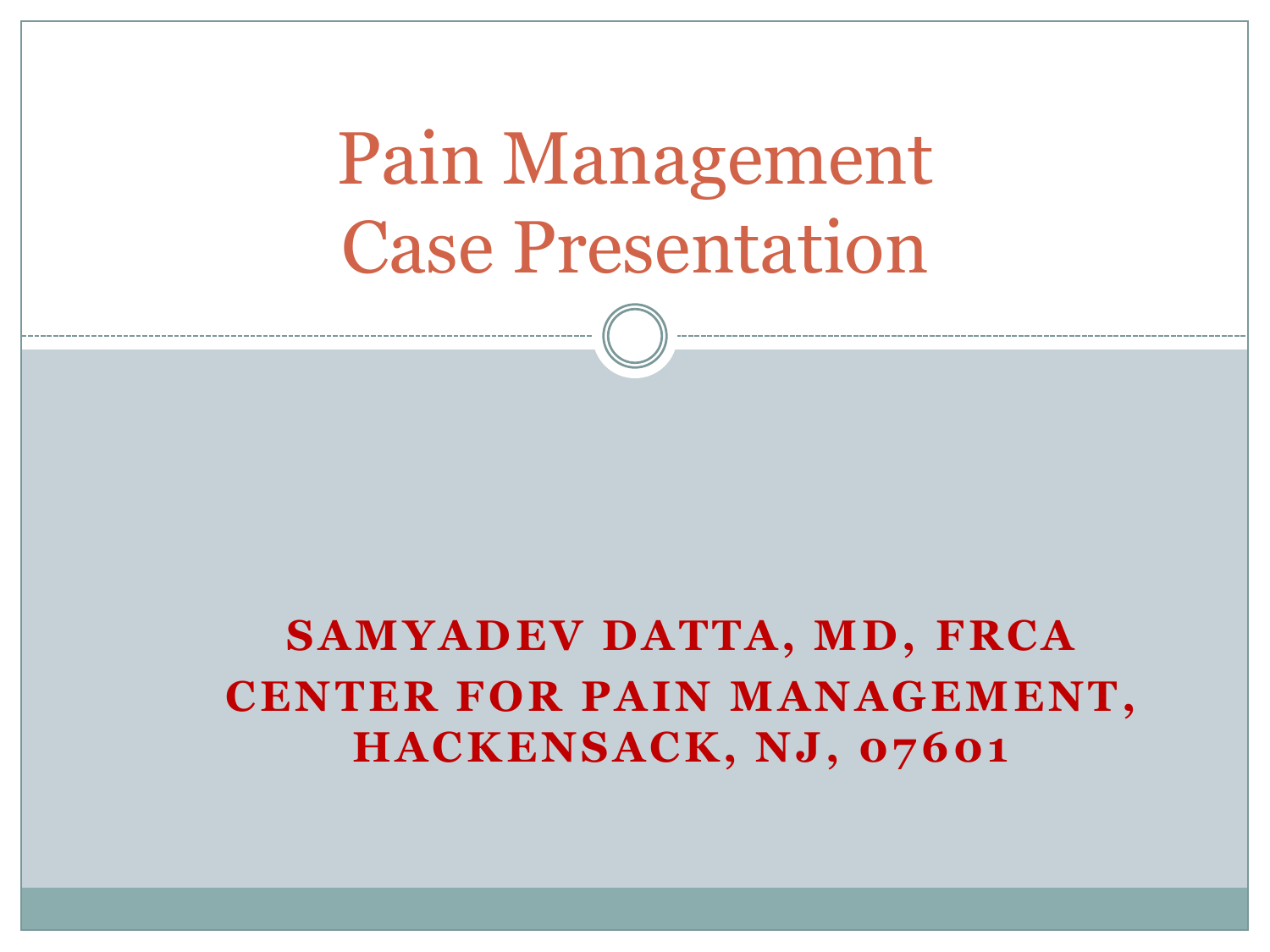#### JC. 74 male

- More than 10 years of pain
- Idiopathic peripheral neuropathy
- On various medications including fentanyl patch, oxycodone
- Slow transition over to LDN
- Very pleased even though VAS is about  $6/10$
- Further inquiry indicates shoulder pain and cervical spondylosis cause of high pain score
- Occasional break through pain. Managed with celecoxib and cervical median branch block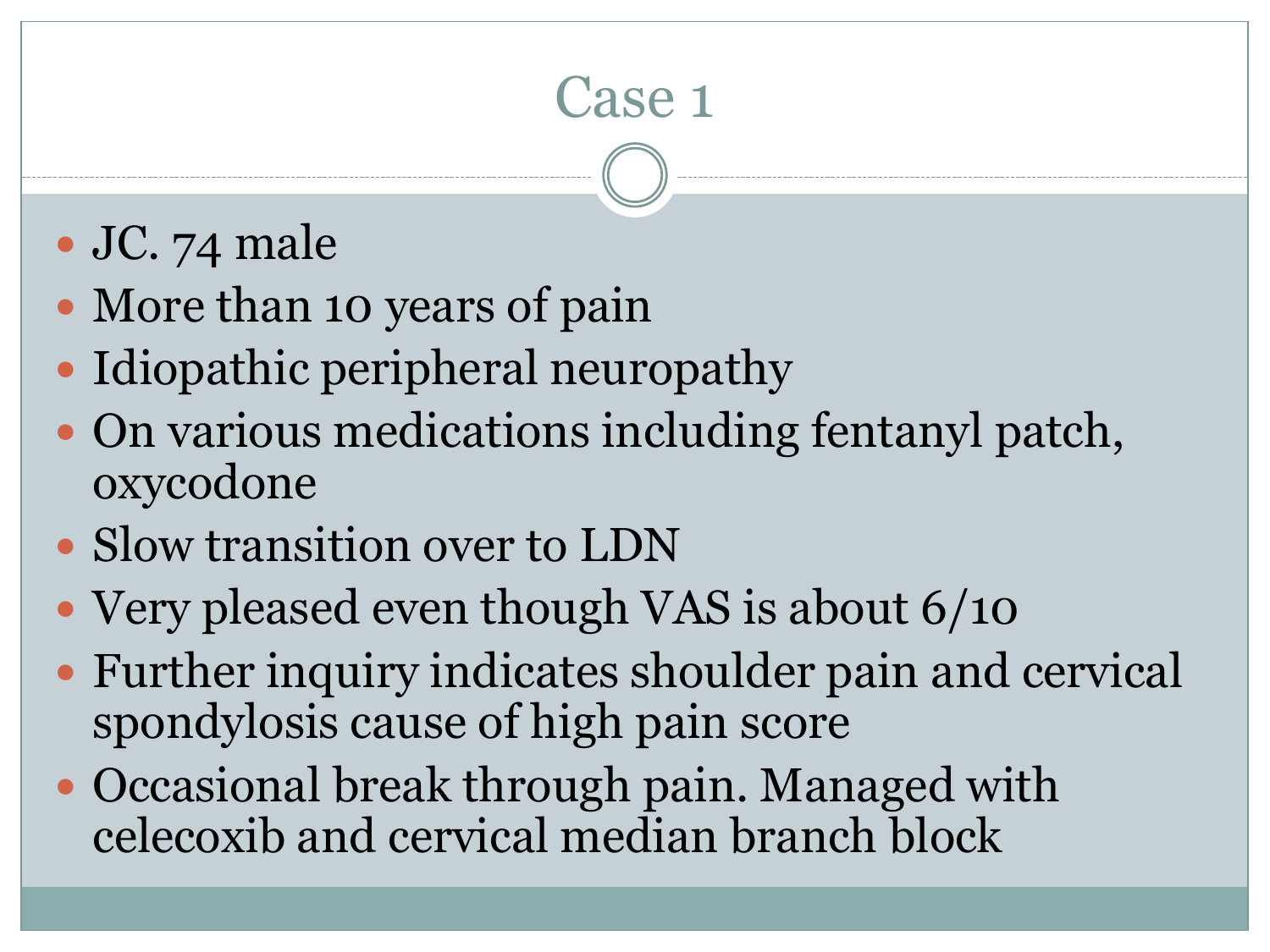#### • LT,51 female

- More than 25 years of pain
- Due to wide spread CRPS
- Various treatments including medications, SCS in multiple areas, IT pump, ketamine infusions
- Transitioned to LDN with some difficulty.
- Has had many admissions since LDN started and needed post operative pain management, but has been able to get back to LDN with continued success
- Family very happy that she is not on any pain medications. Recently lost sister to drug overdosage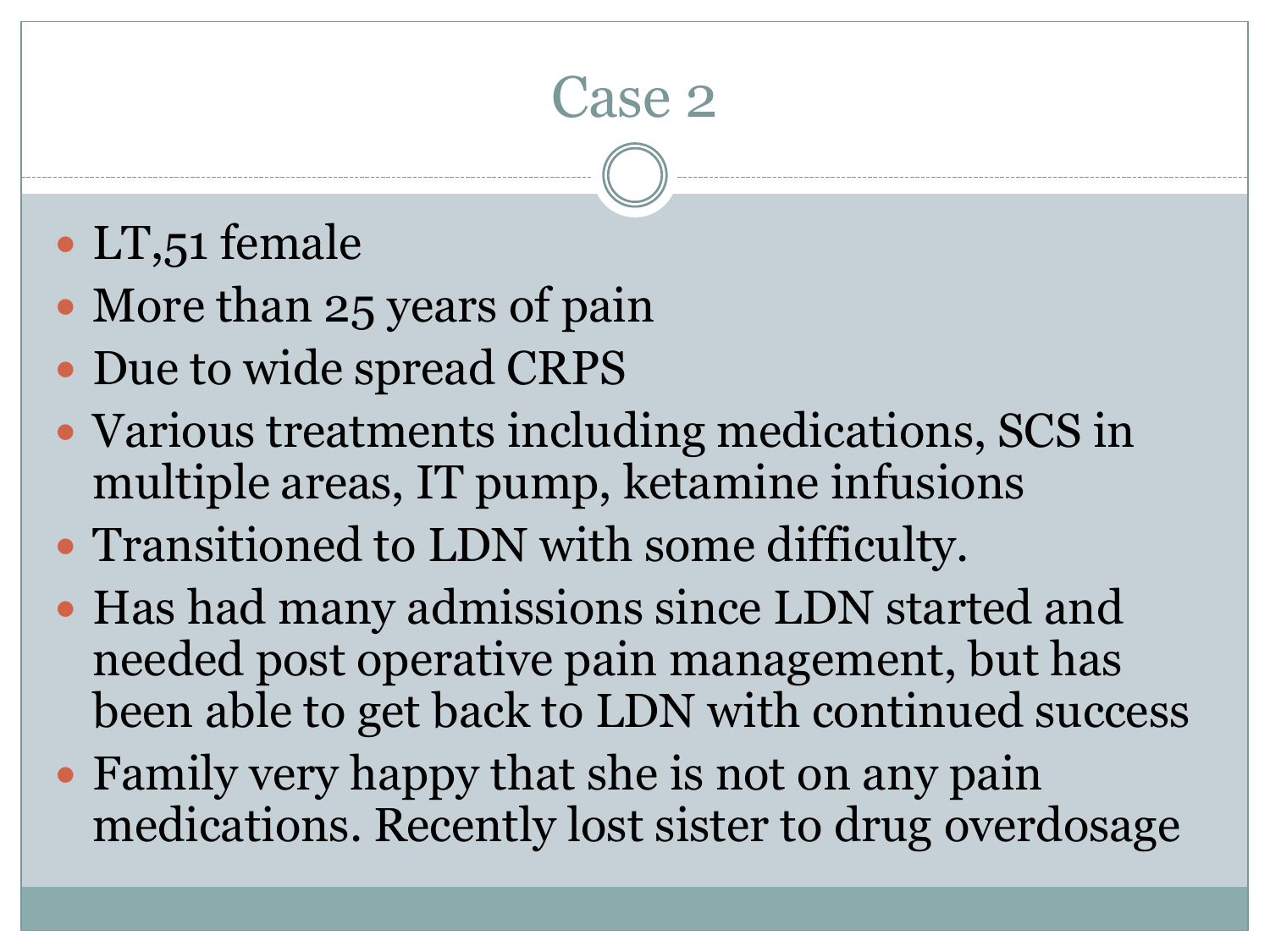#### • ER 51 Female,

- Attorney, Student of theology. Changed profession as unable to practice law
- Severe pain in right arm, severe limitation of ROM
- Tried multiple modalities
- Referred for ketamine infusion
- Started LDN instead.
- Has minimal pain and very significant improvement of function. No side effects of medications
- Very grateful. Very significant change in personality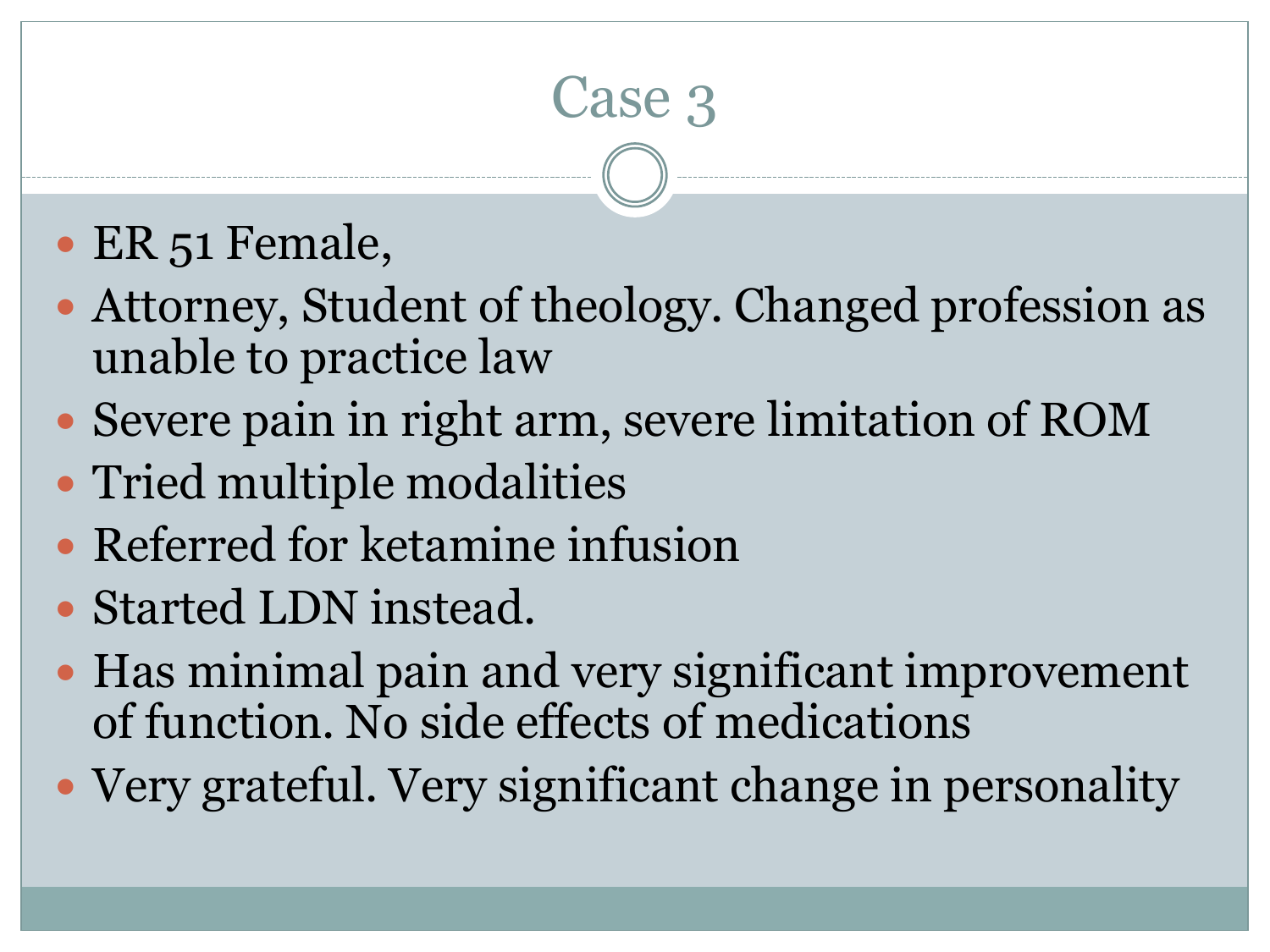- LT, 51 female
- Severe pain in left foot from injury
- More than 10 years in pain, tried multiple medications, interventions.
- Switched over to LDN
- Dramatic response to start. Complete resolution of 20 year headache.
- Response not sustained. Needed higher dose of LDN
- Severe stress due to social issues. In the process of divorce.
- Has been able to continue to work, but finds being a Mother can be very demanding. Have offered ketamine infusion. Unable to manage logistically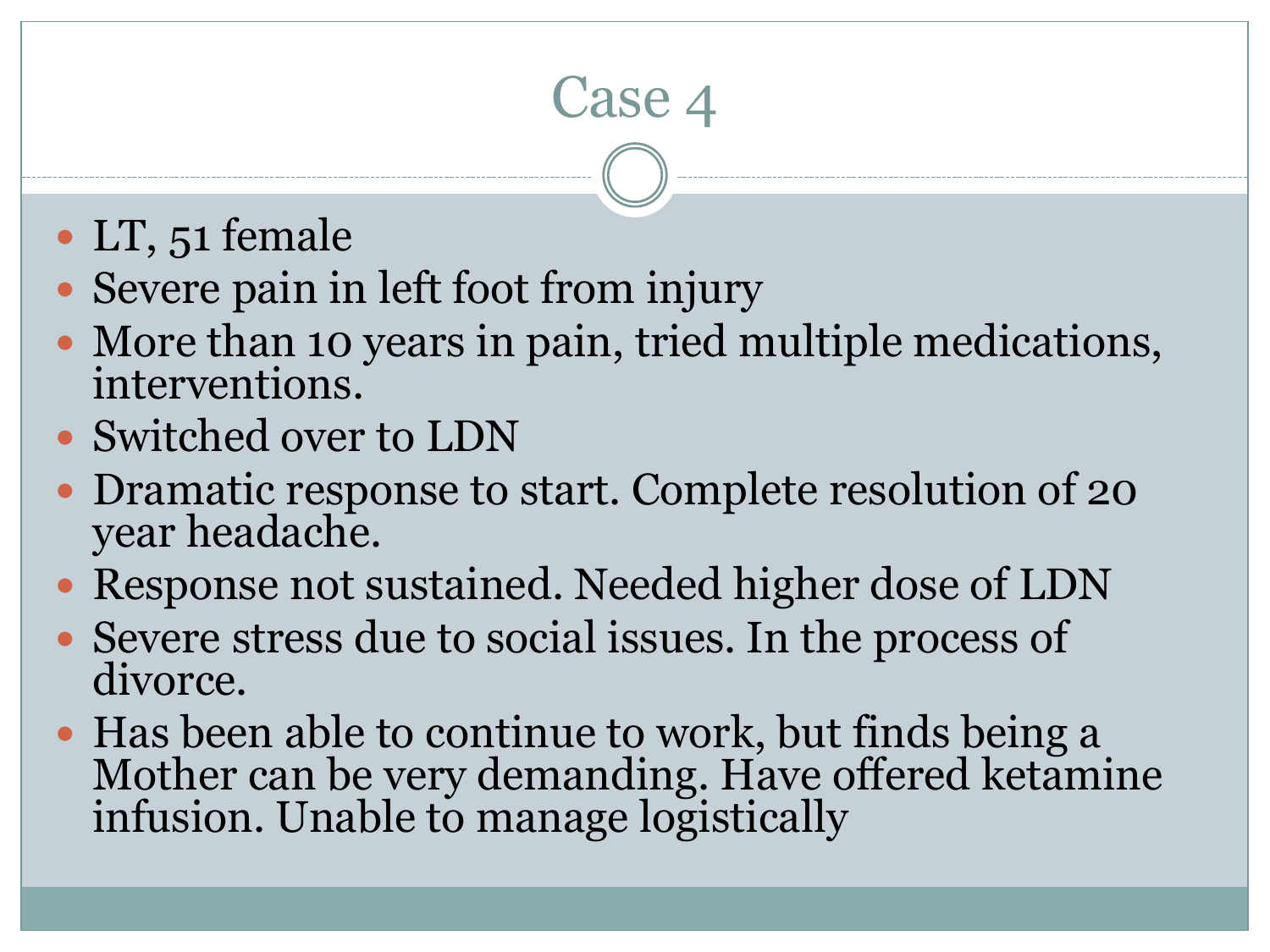## Case 5.

#### • MN,60 male

- Engineer, senior VP at hospital. On disability
- Post laminectomy pain syndrome with severe CRPS of left leg. History of multiple back surgeries
- Multiple modalities including SCS, IT pump. Took hydromorphone up to 24mgs at one time with no help
- Started LDN. Very good response.
- IT pump removed
- No opioids at present.
- Wife reports 'He is back'. Wife wanted to kiss me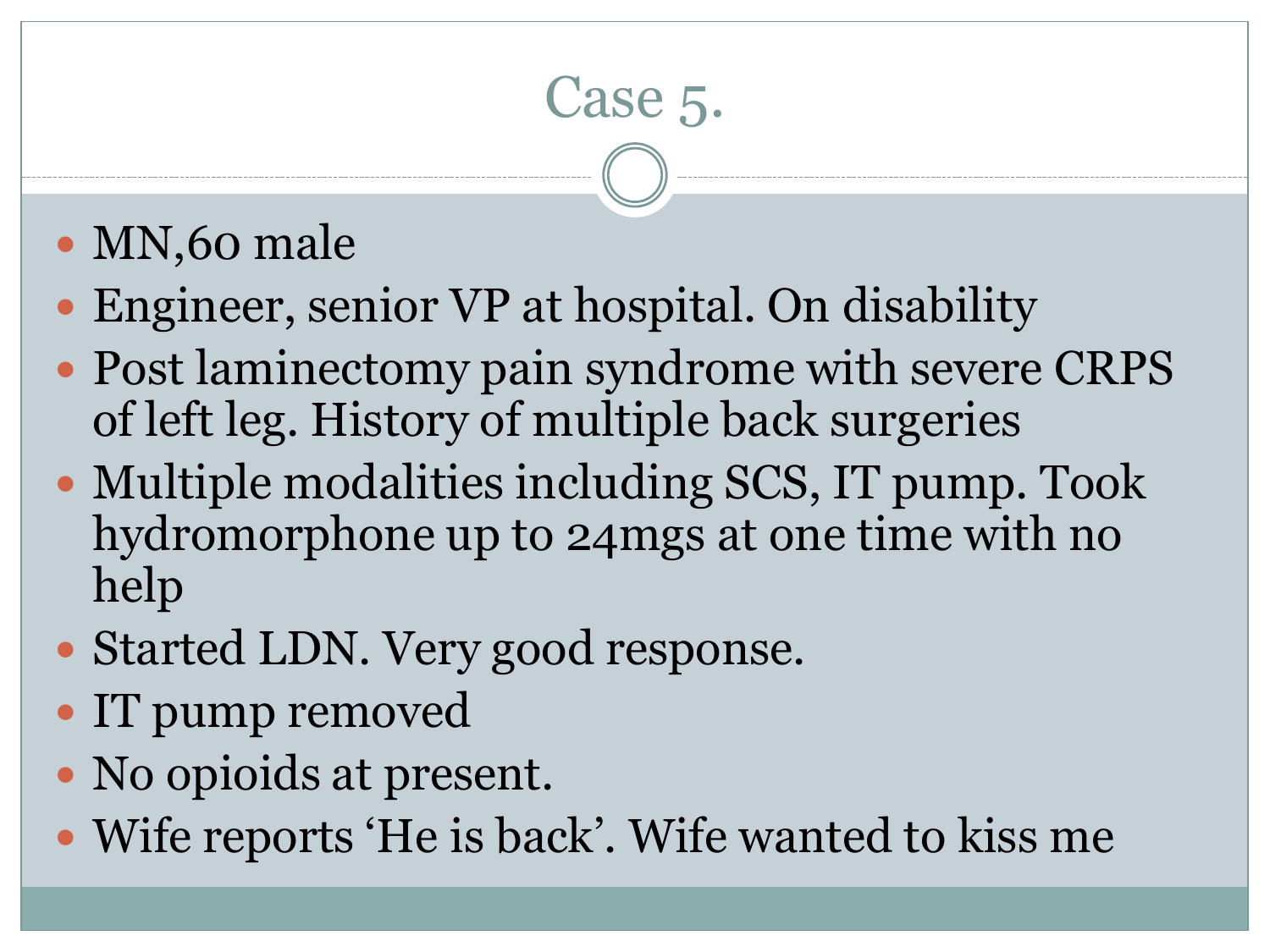#### BM,74 male

- Central pain syndrome, post laminectomy pain syndrome. Pain related to both etiology. On moderate doses of opioids and other adjuvants
- Difficult to control pain. Significant side effects of medications
- Switched over to LDN. Raised dose up to 6mgs daily. Oral ketamine for breakthrough
- Very poor outcome and inadequate pain control. Family and patient very upset.
- Back to opioids and still poor control with side effects
- Bad choice of patient and perhaps to optimistic about outcome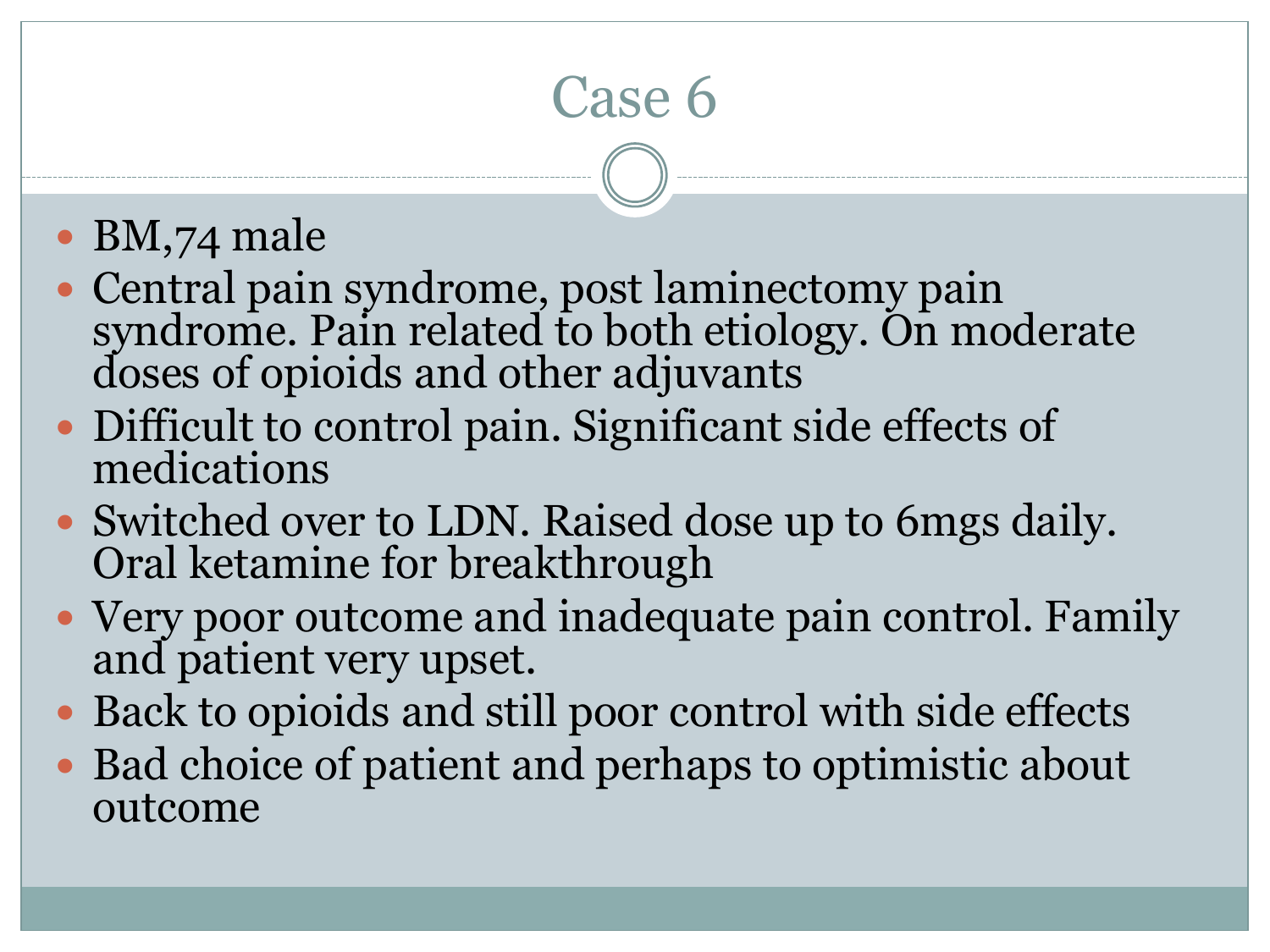- WB. 58 male
- Biomedical engineer
- Progressive peripheral neuropathy
- On small doses of methadone
- Causing cognitive side effects but controlling pain
- Works in medical device industry and needs to function at high level 100% of time.
- Switched over to LDN. Very good results. Patient had sustained levels of energy
- Had anxiety attack with LDN, but reported complete resolution of pain. At 1.5mgs felt the medication was to strong.
- Back to methadone. Recent progression of neuropathy.
- Wants to try LDN later when time permits. Plan to start at lower dose of LDN